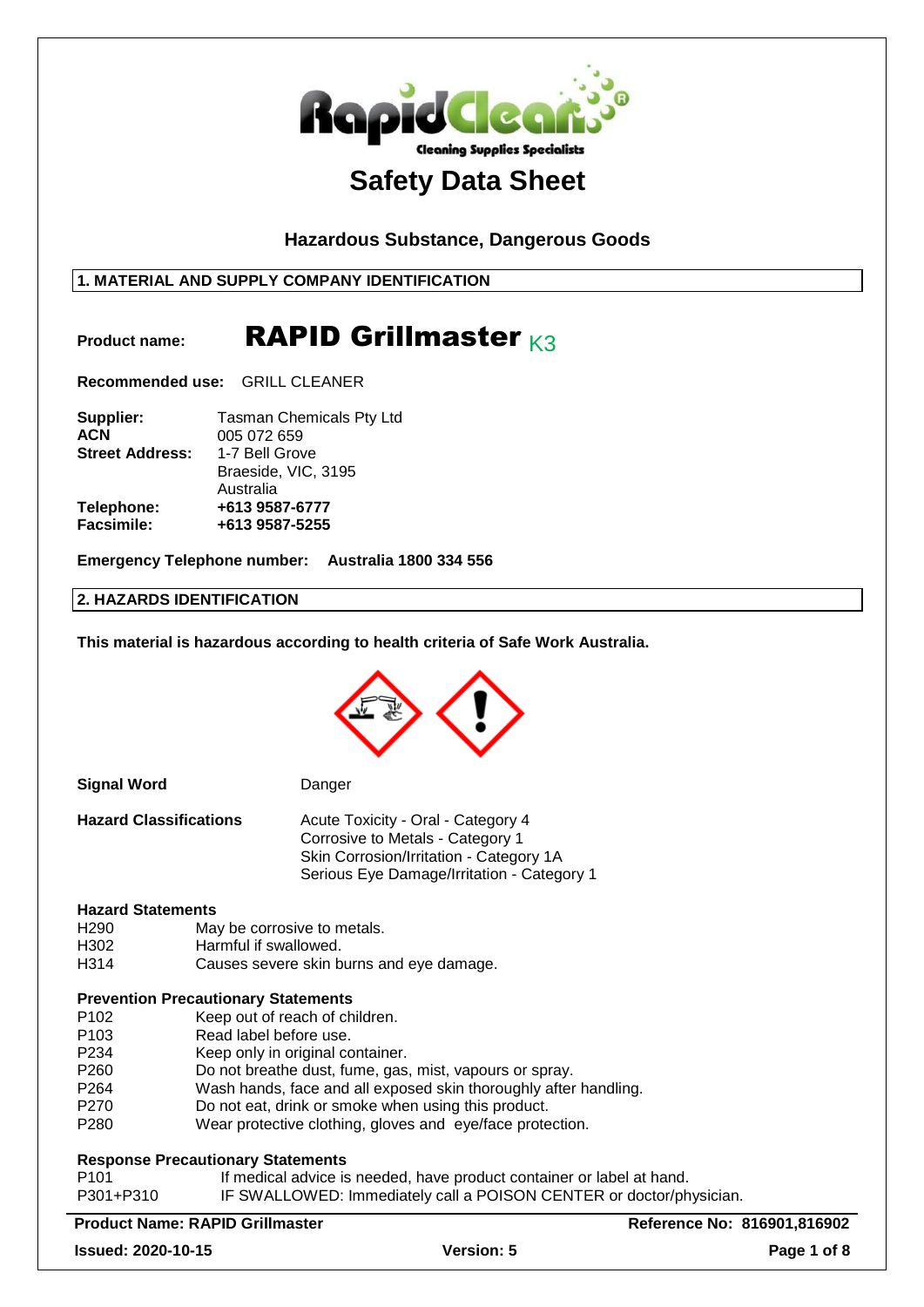

| P301+P330+P331 | IF SWALLOWED: Rinse mouth. Do NOT induce vomiting.                                                            |
|----------------|---------------------------------------------------------------------------------------------------------------|
| P303+P361+P353 | IF ON SKIN (or hair): Remove/Take off immediately all contaminated clothing. Rinse<br>skin with water/shower. |
|                |                                                                                                               |
| P304+P340      | IF INHALED: Remove victim to fresh air and keep at rest in a position comfortable                             |
|                | for breathing.                                                                                                |
| P305+P351+P338 | IF IN EYES: Rinse cautiously with water for several minutes. Remove contact                                   |
|                | lenses, if present and easy to do. Continue rinsing.                                                          |
| P310           | Immediately call a POISON CENTER or doctor/physician.                                                         |
| P330           | Rinse mouth.                                                                                                  |
| P363           | Wash contaminated clothing before reuse.                                                                      |
| P390           | Absorb spillage to prevent material damage.                                                                   |
|                |                                                                                                               |
|                |                                                                                                               |

#### **Storage Precautionary Statements**

P405 Store locked up.

## P406 Store in original container with a resistant inner liner.

### **Disposal Precautionary Statement**

P501 Dispose of contents/container in accordance with local, regional, national and international regulations.

## **Poison Schedule:** S6. Poison

### **DANGEROUS GOOD CLASSIFICATION**

Classified as Dangerous Goods by the criteria of the "Australian Code for the Transport of Dangerous Goods by Road & Rail" and the "New Zealand NZS5433: Transport of Dangerous Goods on Land".

### **Dangerous Goods Class:** 8

| 3. COMPOSITION INFORMATION                                                                                      |                       |                            |
|-----------------------------------------------------------------------------------------------------------------|-----------------------|----------------------------|
| CHEMICAL ENTITY                                                                                                 | CAS NO                | <b>PROPORTION</b>          |
| Sodium hydroxide (Na(OH))                                                                                       | 1310-73-2             | $10 - 30 %$                |
| 2-aminoethanol                                                                                                  | 141-43-5<br>7320-34-5 | $1 - 10 \%$<br>$1 - 10 \%$ |
| Diphosphoric acid, tetrapotassium salt<br>Glycine, N,N'-1,2-ethanediylbis[N-(carboxymethyl)-, tetrasodium salt, | 13235-36-4            | $0 - 1\%$                  |
| tetrahydrate                                                                                                    |                       |                            |
| C10-16 Alkyl a(+b) D- mono and oligoglucopyranosides                                                            | 110615-47-9           | $0 - 1\%$                  |
| Ingredients determined to be non-hazardous                                                                      |                       | <b>Balance</b>             |

### **4. FIRST AID MEASURES**

If poisoning occurs, contact a doctor or Poisons Information Centre (Phone Australia 131 126, New Zealand 0800 764 766).

**Inhalation:** Remove victim from exposure - avoid becoming a casualty. Remove contaminated clothing and loosen remaining clothing. Allow patient to assume most comfortable position and keep warm. Keep at rest until fully recovered. Seek medical advice if effects persist.

**Skin Contact:** If skin or hair contact occurs, remove contaminated clothing and flush skin and hair with running water. If swelling, redness, blistering or irritation occurs seek medical assistance. For gross contamination, immediately drench with water and remove clothing. Continue to flush skin and hair with plenty of water (and soap if material is insoluble). For skin burns, cover with a clean, dry dressing until medical help is available.

| <b>Product Name: RAPID Grillmaster</b> |                   | Reference No: 816901,816902 |
|----------------------------------------|-------------------|-----------------------------|
| <b>Issued: 2020-10-15</b>              | <b>Version: 5</b> | Page 2 of 8                 |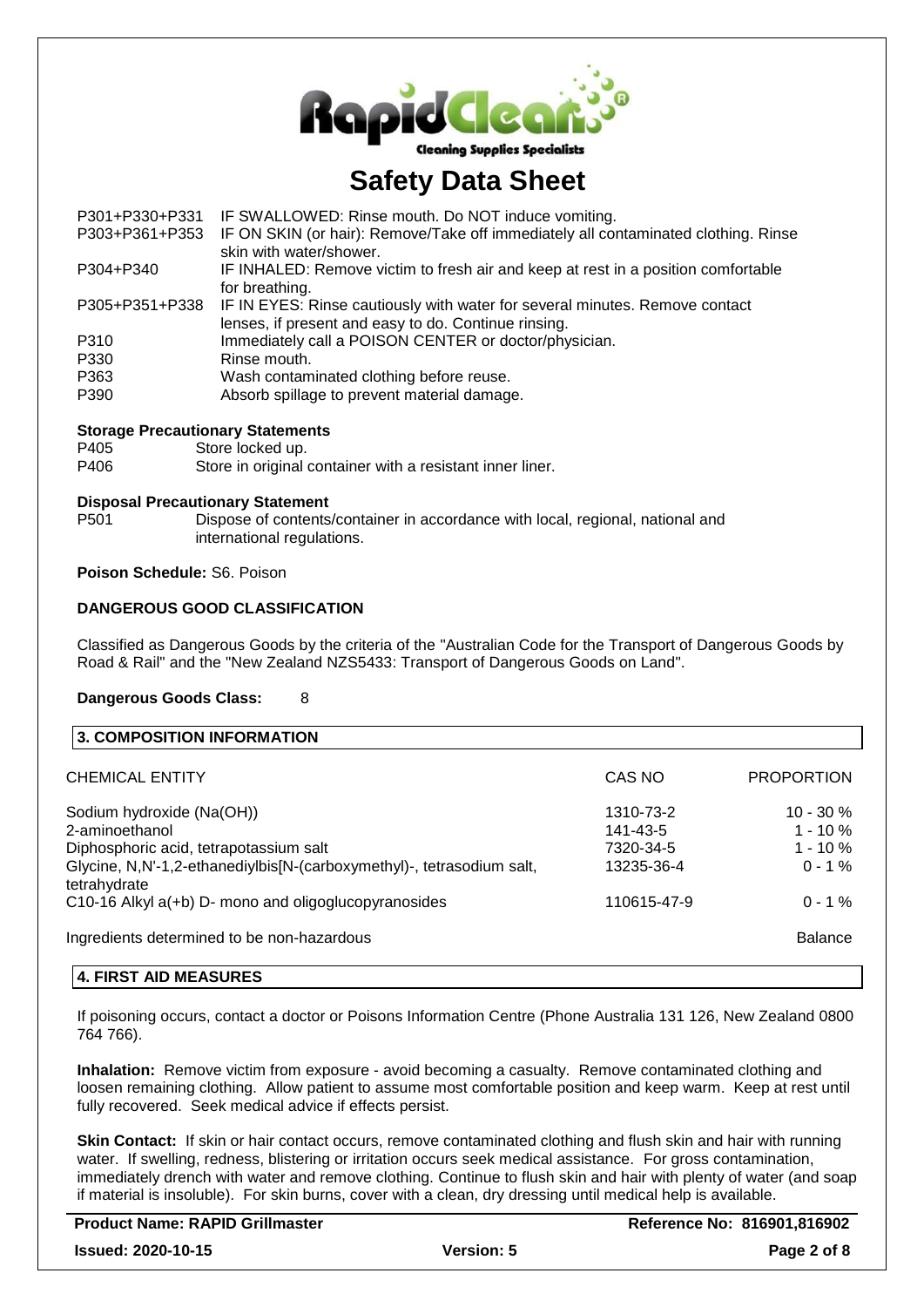

If blistering occurs, do NOT break blisters. If swelling, redness, blistering, or irritation occurs seek medical assistance.

**Eye contact:** Immediately irrigate with copious quantities of water for 15 minutes. Eyelids to be held open. Remove clothing if contaminated and wash skin. Urgently seek medical assistance. Transport to hospital or medical centre. If in eyes wash out immediately with water. In all cases of eye contamination it is a sensible precaution to seek medical advice.

**Ingestion:** Rinse mouth with water. If swallowed, do NOT induce vomiting. Give a glass of water to drink. Never give anything by the mouth to an unconscious patient. If vomiting occurs give further water. Immediately call Poisons Centre or Doctor.

**Notes to physician:** Treat symptomatically.

## **5. FIRE FIGHTING MEASURES**

**Hazchem Code:** 2R

**Suitable extinguishing media:** If material is involved in a fire use water fog (or if unavailable fine water spray), alcohol resistant foam, standard foam, dry agent (carbon dioxide, dry chemical powder).

**Specific hazards:** Non-combustible material.

**Fire fighting further advice:** Not combustible, however following evaporation of aqueous component residual material can burn if ignited.

## **6. ACCIDENTAL RELEASE MEASURES**

#### **SMALL SPILLS**

Wear protective equipment to prevent skin and eye contamination. Avoid inhalation of vapours or dust. Wipe up with absorbent (clean rag or paper towels). Collect and seal in properly labelled containers or drums for disposal.

## **LARGE SPILLS**

Clear area of all unprotected personnel. Slippery when spilt. Avoid accidents, clean up immediately. Wear protective equipment to prevent skin and eye contamination and the inhalation of vapours. Work up wind or increase ventilation. Contain - prevent run off into drains and waterways. Use absorbent (soil, sand or other inert material). Collect and seal in properly labelled containers or drums for disposal. If contamination of crops, sewers or waterways has occurred advise local emergency services.

#### **Dangerous Goods – Initial Emergency Response Guide No:** 37

#### **7. HANDLING AND STORAGE**

Handling: Avoid eye contact and skin contact. Avoid inhalation of vapour, mist or aerosols.

**Storage:** Store in a cool, dry, well-ventilated place and out of direct sunlight. Store away from foodstuffs. Store away from incompatible materials described in Section 10. Store away from sources of heat and/or ignition. Store locked up. Store in corrosive resistant container with a resistant inner liner. Keep container standing upright. Keep containers closed when not in use - check regularly for leaks.

This material is classified as a Class 8 Corrosive as per the criteria of the "Australian Code for the Transport of Dangerous Goods by Road & Rail" and/or the "New Zealand NZS5433: Transport of Dangerous Goods on Land" and must be stored in accordance with the relevant regulations.

| Product Name: RAPID Grillmaster |                   | Reference No: 816901,816902 |
|---------------------------------|-------------------|-----------------------------|
| <b>Issued: 2020-10-15</b>       | <b>Version: 5</b> | Page 3 of 8                 |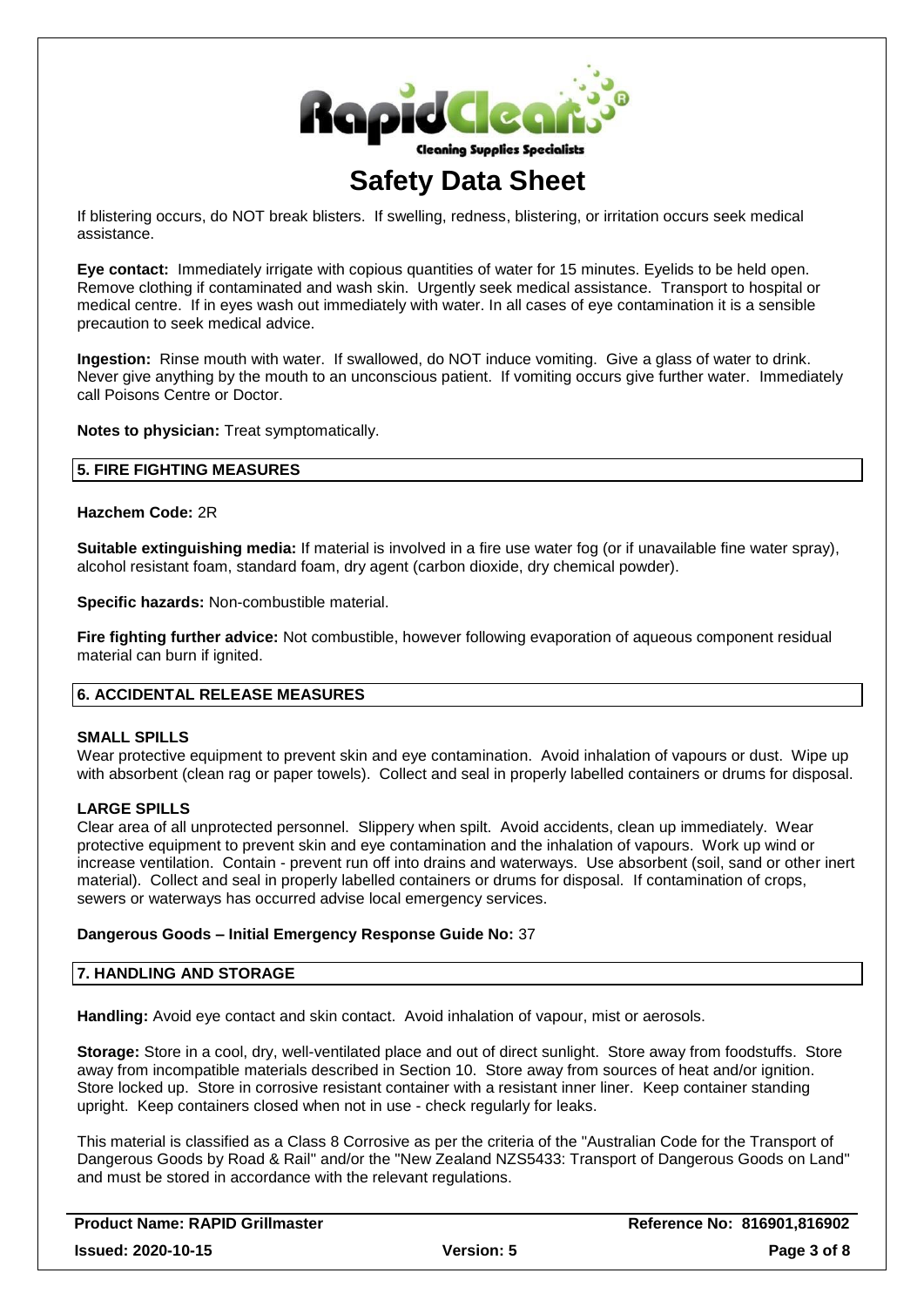

This material is a Scheduled Poison Schedule 6 (Poison) and must be stored, maintained and used in accordance with the relevant regulations.

## **8. EXPOSURE CONTROLS / PERSONAL PROTECTION**

### **National occupational exposure limits:**

|                  |     | TWA                  |     | <b>STEL</b> | <b>NOTICES</b> |
|------------------|-----|----------------------|-----|-------------|----------------|
|                  | ppm | mg/m3                | ppm | mg/m3       |                |
| Ethanolamine     | 3   | 7.5                  | 6   | 15          | $\blacksquare$ |
| Sodium hydroxide | ۰   | 2 Peak<br>limitation | ۰   | ٠           | ٠              |

As published by Safe Work Australia.

TWA - The time-weighted average airborne concentration over an eight-hour working day, for a five-day working week over an entire working life.

STEL (Short Term Exposure Limit) - the average airborne concentration over a 15 minute period which should not be exceeded at any time during a normal eight-hour workday.

These Exposure Standards are guides to be used in the control of occupational health hazards. All atmospheric contamination should be kept too as low a level as is workable. These exposure standards should not be used as fine dividing lines between safe and dangerous concentrations of chemicals. They are not a measure of relative toxicity.

If the directions for use on the product label are followed, exposure of individuals using the product should not exceed the above standard. The standard was created for workers who are routinely, potentially exposed during product manufacture.

**Biological Limit Values:** As per the "National Model Regulations for the Control of Workplace Hazardous Substances (Safe Work Australia)" the ingredients in this material do not have a Biological Limit Allocated.

**Engineering Measures:** Ensure ventilation is adequate to maintain air concentrations below Exposure Standards. Use only in well ventilated areas. Use with local exhaust ventilation or while wearing appropriate respirator. Vapour heavier than air - prevent concentration in hollows or sumps. Do NOT enter confined spaces where vapour may have collected.

**Personal Protection Equipment:** SAFETY SHOES, OVERALLS, GLOVES, FACE SHIELD.

Wear safety shoes, overalls, gloves, face shield.Available information suggests that gloves made from should be suitable for intermittent contact. However, due to variations in glove construction and local conditions, the user should make a final assessment. Always wash hands before smoking, eating, drinking or using the toilet. Wash contaminated clothing and other protective equipment before storing or re-using.

**Hygiene measures:** Keep away from food, drink and animal feeding stuffs. When using do not eat, drink or smoke. Wash hands prior to eating, drinking or smoking. Avoid contact with clothing. Avoid eye contact and skin contact. Avoid inhalation of vapour, mist or aerosols. Ensure that eyewash stations and safety showers are close to the workstation location.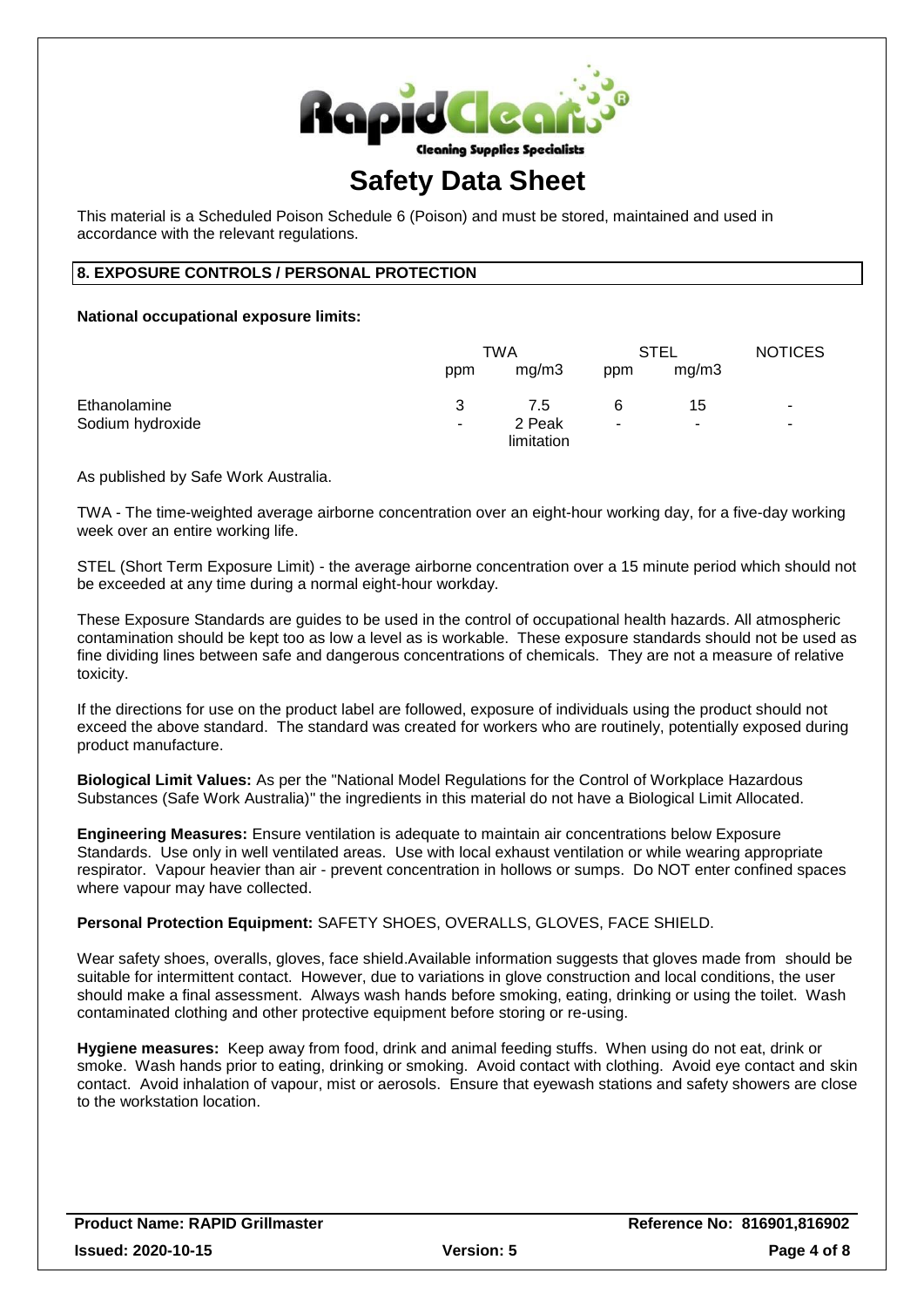

### **9. PHYSICAL AND CHEMICAL PROPERTIES**

| <b>Aqueous Formulation</b> |
|----------------------------|
| Litres                     |
| Clear Liquid               |
| Yellow                     |
| Nil                        |
|                            |

| Solubility:               | Miscible in water |
|---------------------------|-------------------|
| Specific Gravity (20 °C): | 1.20              |
| Vapour Pressure (20 °C):  | N App             |
| Flash Point (°C):         | N App             |
| Melting Point/Range (°C): |                   |
| Boiling Point/Range (°C): | 100               |
| pH:                       | $13 - 14$         |
| <b>Surface Tension:</b>   | N App             |
| Total VOC (g/Litre):      | N App             |

(Typical values only - consult specification sheet)  $\blacksquare$  N Av = Not available, N App = Not applicable

### **10. STABILITY AND REACTIVITY**

**Chemical stability:** Reacts violently with acids. Reacts with ammonium salts .

**Conditions to avoid:** Store away from acids and ammonium salts

**Incompatible materials:** Corrosive to aluminium, zinc and tin, liberating flammable hydrogen gas. Absorbscarbon dioxide from air. Reacts exothermically on dilution with water. Keep containers cool by spraying wit h waterto prevent pressure building up inside the drums,causing them to burst.

**Hazardous decomposition products:** Reacts with aluminium, zinc and tin, liberating flammable hydrogen gas.Reacts with ammonium salts liberating ammonia gas

**Hazardous reactions:** Corrosive to aluminium, zinc and tin, liberating flammable hydrogen gas. Absorbs carbon dioxide from air. Reacts exothermically on dilution with water

## **11. TOXICOLOGICAL INFORMATION**

No adverse health effects expected if the product is handled in accordance with this Safety Data Sheet and the product label. Symptoms or effects that may arise if the product is mishandled and overexposure occurs are:

#### **Acute Effects**

**Inhalation:** Material may be an irritant to mucous membranes and respiratory tract.

**Skin contact:** Contact with skin will result in severe irritation. Corrosive to skin - may cause skin burns.

**Ingestion:** Harmful if swallowed. Swallowing can result in nausea, vomiting, diarrhoea, abdominal pain and chemical burns to the gastrointestinal tract.

**Eye contact:** A severe eye irritant. Corrosive to eyes: contact can cause corneal burns. Contamination of eyes can result in permanent injury.

| <b>Product Name: RAPID Grillmaster</b> |                   | Reference No: 816901,816902 |
|----------------------------------------|-------------------|-----------------------------|
| <b>Issued: 2020-10-15</b>              | <b>Version: 5</b> | Page 5 of 8                 |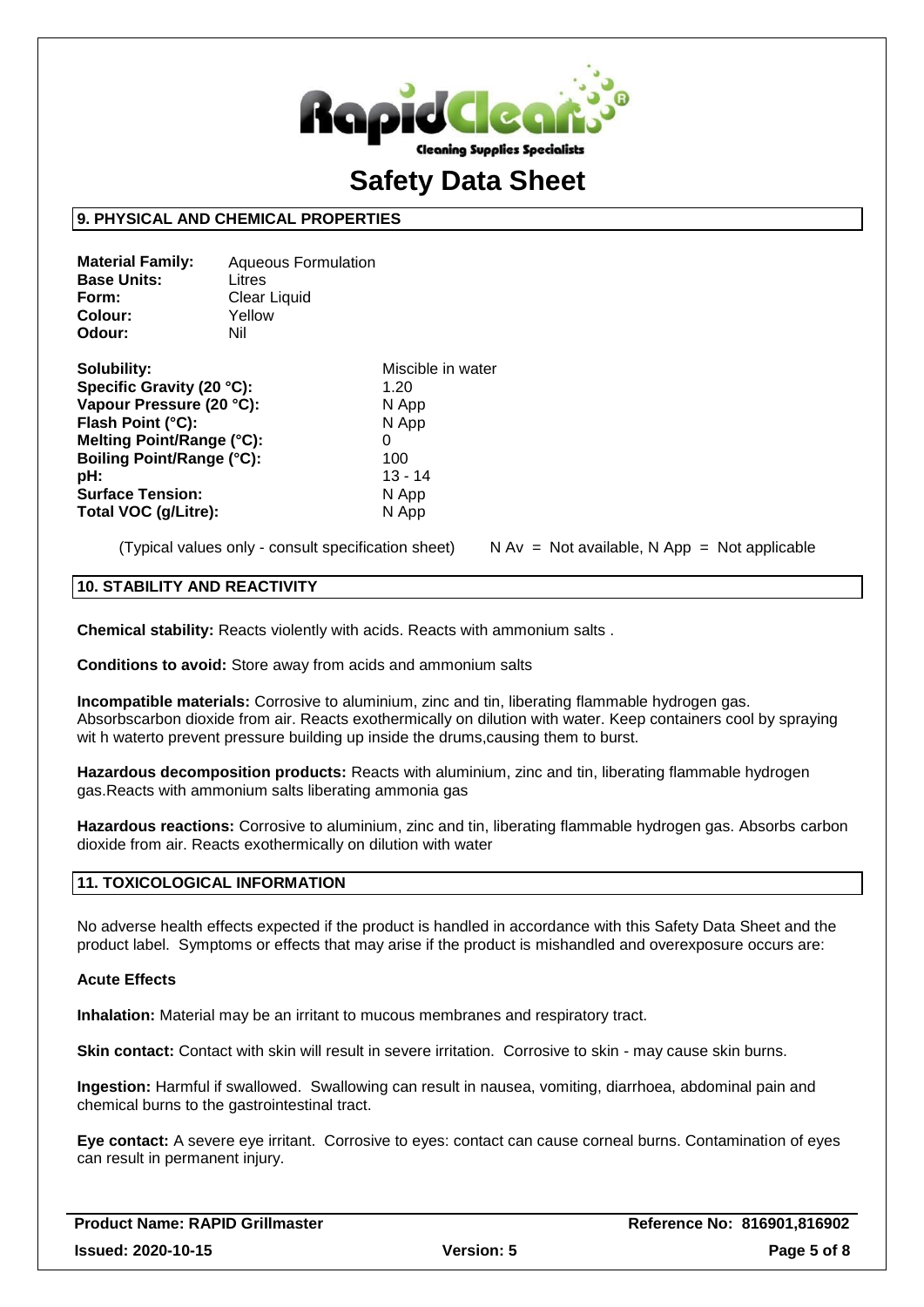

### **Acute toxicity**

**Inhalation:** This material has been classified as non-hazardous. Acute toxicity estimate (based on ingredients): >20 mg/L

**Skin contact:** This material has been classified as non-hazardous. Acute toxicity estimate (based on ingredients): >2,000 mg/Kg LD50 (Rabbit): 500 mg/24h Severe irritation ( Sodium Hydroxide )

**Ingestion:** This material has been classified as a Category 4 Hazard. Acute toxicity estimate (based on ingredients): 300 - 2,000 mg/Kg LD50 (Rabbit): 500 mg/kg ( Sodium Hydroxide )

**Corrosion/Irritancy:** Eye: this material has been classified as a Category 1 Hazard (irreversible effects to eyes). Skin: this material has been classified as a Category 1A Hazard (irreversible effects to skin).

**Sensitisation:** Inhalation: this material has been classified as not a respiratory sensitiser. Skin: this material has been classified as not a skin sensitiser.

**Aspiration hazard:** This material has been classified as non-hazardous.

**Specific target organ toxicity (single exposure):** This material has been classified as non-hazardous.

### **Chronic Toxicity**

**Mutagenicity:** This material has been classified as non-hazardous.

**Carcinogenicity:** This material has been classified as non-hazardous.

**Reproductive toxicity (including via lactation):** This material has been classified as non-hazardous.

**Specific target organ toxicity (repeat exposure):** This material has been classified as non-hazardous.

### **12. ECOLOGICAL INFORMATION**

Avoid contaminating waterways.

**Acute aquatic hazard:** This material has been classified as non-hazardous. Acute toxicity estimate (based on ingredients): >100 mg/L

**Long-term aquatic hazard:** This material has been classified as non-hazardous. Non-rapidly or rapidly degradable substance for which there are adequate chronic toxicity data available OR in the absence of chronic toxicity data, Acute toxicity estimate (based on ingredients): >100 mg/L, where the substance is not rapidly degradable and/or BCF < 500 and/or  $log K_{ow}$  < 4.

**Ecotoxicity:** No information available.

**Persistence and degradability:** No information available.

**Bioaccumulative potential:** No information available.

**Mobility:** No information available.

## **13. DISPOSAL CONSIDERATIONS**

Persons conducting disposal, recycling or reclamation activities should ensure that appropriate personal

**Product Name: RAPID Grillmaster Reference No: 816901,816902 Issued: 2020-10-15 Version: 5 Page 6 of 8**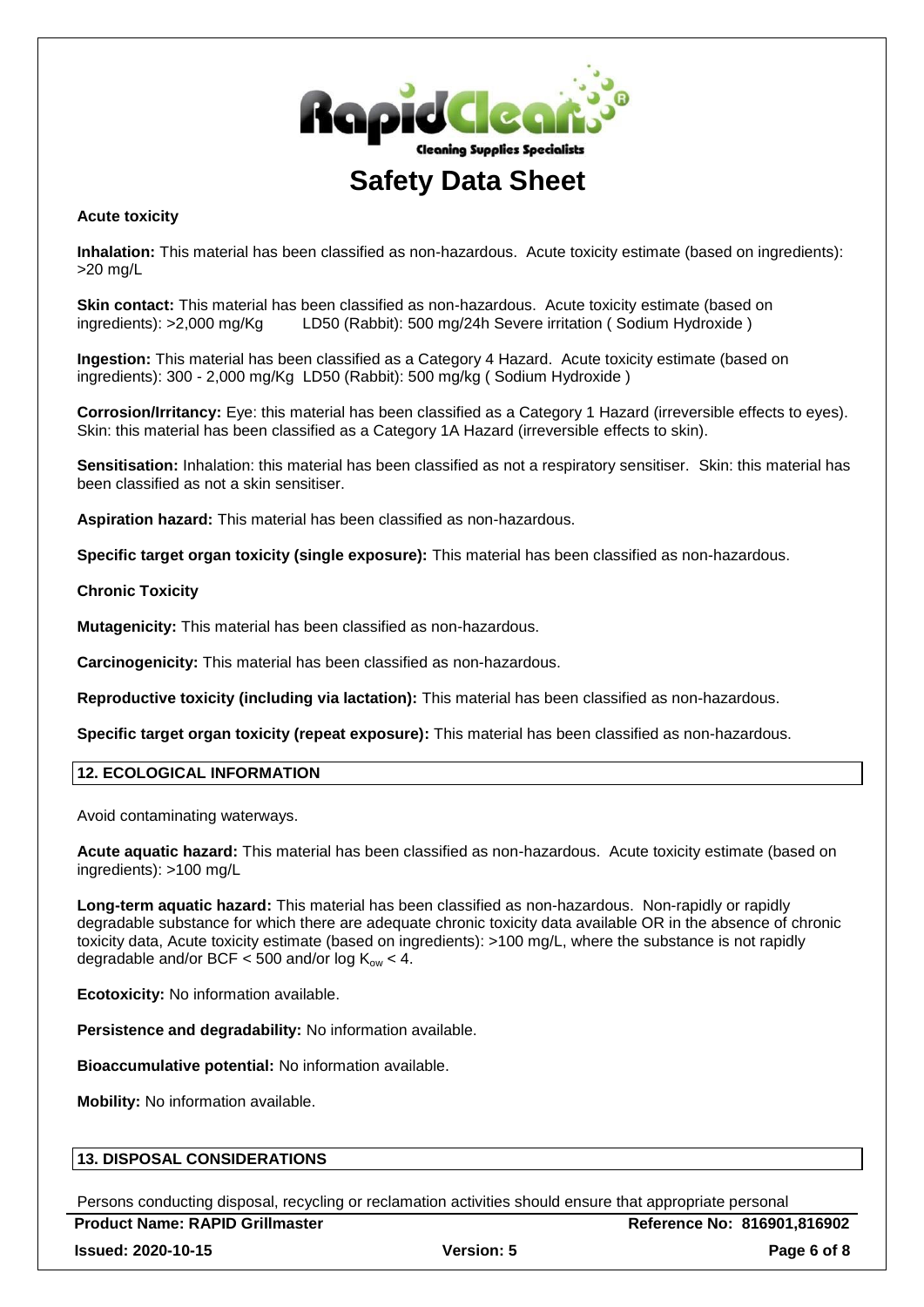

protection equipment is used, see "Section 8. Exposure Controls and Personal Protection" of this SDS.

If possible material and its container should be recycled. If material or container cannot be recycled, dispose in accordance with local, regional, national and international Regulations.

## **14. TRANSPORT INFORMATION**

### **ROAD AND RAIL TRANSPORT**

Classified as Dangerous Goods by the criteria of the "Australian Code for the Transport of Dangerous Goods by Road & Rail" and the "New Zealand NZS5433: Transport of Dangerous Goods on Land".



| UN No:                              | 1824 |
|-------------------------------------|------|
| Dangerous Goods Class:              | 8    |
| <b>Packing Group:</b>               | Ш    |
| <b>Hazchem Code:</b>                | 2R   |
| <b>Emergency Response Guide No:</b> | 37   |

**Proper Shipping Name:** SODIUM HYDROXIDE SOLUTION

**Segregation Dangerous Goods:** Not to be loaded with explosives (Class 1), dangerous when wet substances (Class 4.3), oxidising agents (Class 5.1), organic peroxides (Class 5.2), radioactive substances (Class 7) or food and food packaging in any quantity. Note 1: Concentrated strong alkalis are incompatible with concentrated strong acids. Note 2: Concentrated strong acids are incompatible with concentrated strong alkalis. Note 3: Acids are incompatible with Dangerous Goods of Class 6 which are cyanides. Exemptions may apply.

## **MARINE TRANSPORT**

Classified as Dangerous Goods by the criteria of the International Maritime Dangerous Goods Code (IMDG Code) for transport by sea.



**UN No:** 1824 **Dangerous Goods Class:** 8 **Packing Group:** III

**Proper Shipping Name:** SODIUM HYDROXIDE SOLUTION

#### **AIR TRANSPORT**

Classified as Dangerous Goods by the criteria of the International Air Transport Association (IATA) Dangerous Goods Regulations for transport by air